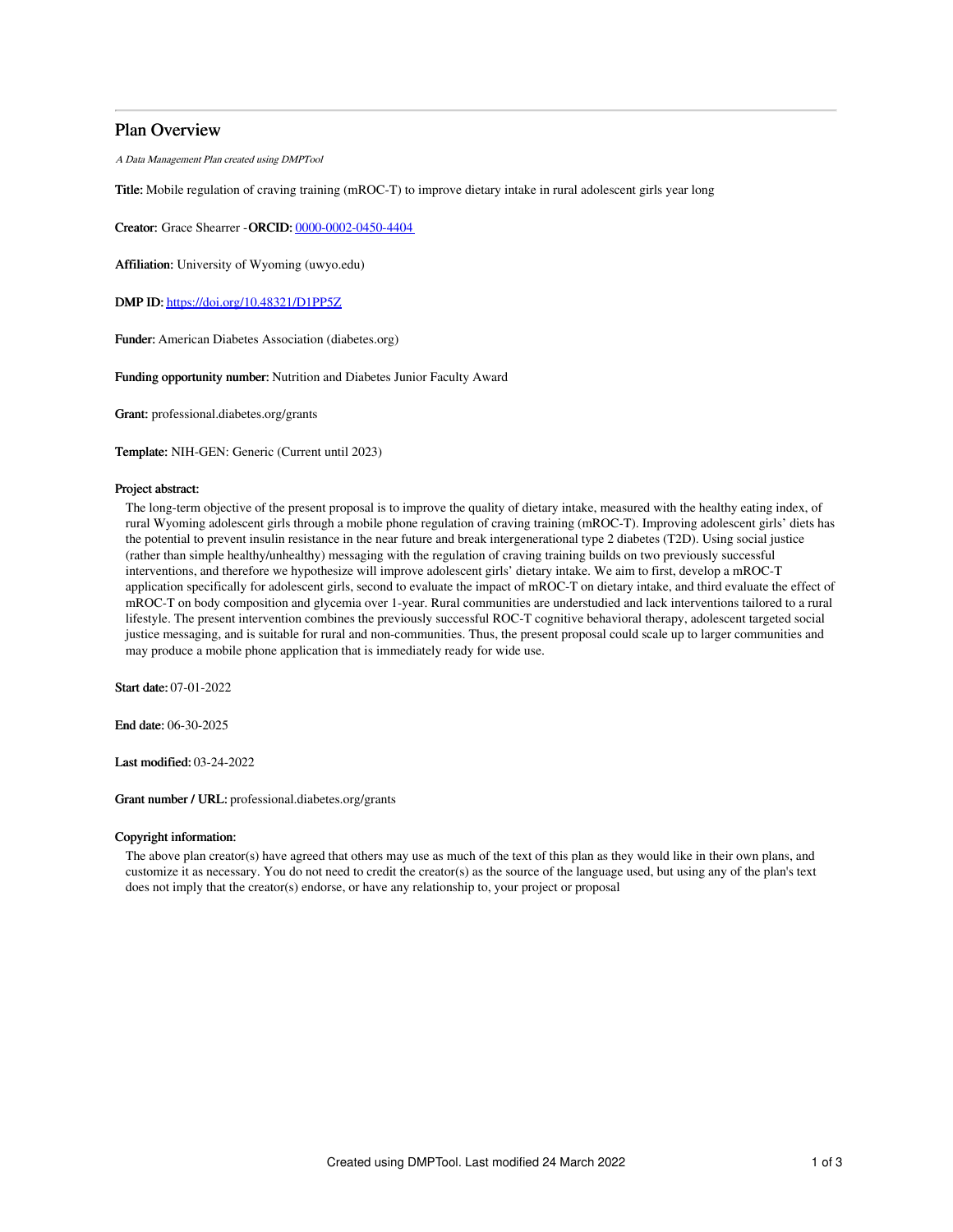# Mobile regulation of craving training (mROC-T) to improve dietary intake in rural adolescent girls year long

#### Data sharing plan

#### How do you plan to provide access to your data?

We will share our data 6-months after the publication of our main effects paper. The research products will be available immediately after the end of the intervention.

Data will be shared on my (Dr. Shearrer's) Open Science Framework project for this study. The preregistration, post-print, and code (through GitHub) will also be available. The data itself with be tracked using DataLad for data version control.

#### **When will you make the data available?**

6 months after the first publication

#### Which archive/repository/central database have you identified as a place to deposit data?

Open Science Framework, GitHub, and DataLad

#### Will a data-sharing agreement be required?

Yes, a short data sharing agreement will be required for our documentation of where the data is being used and for what purpose

#### What metadata/documentation will be submitted alongside the data?

A data dictionary. Cleaning code.

#### **What file formats will you use for your data, and why?**

Data will be stored as csv files, the combined dataset will also be stored as a .RData file for ease of analysis through R

#### What transformations will be necessary to prepare data for preservation/data sharing?

A code book will be developed at the onset.

#### Do you need funding for the implementation of this data sharing plan?

Potentially but not at this time